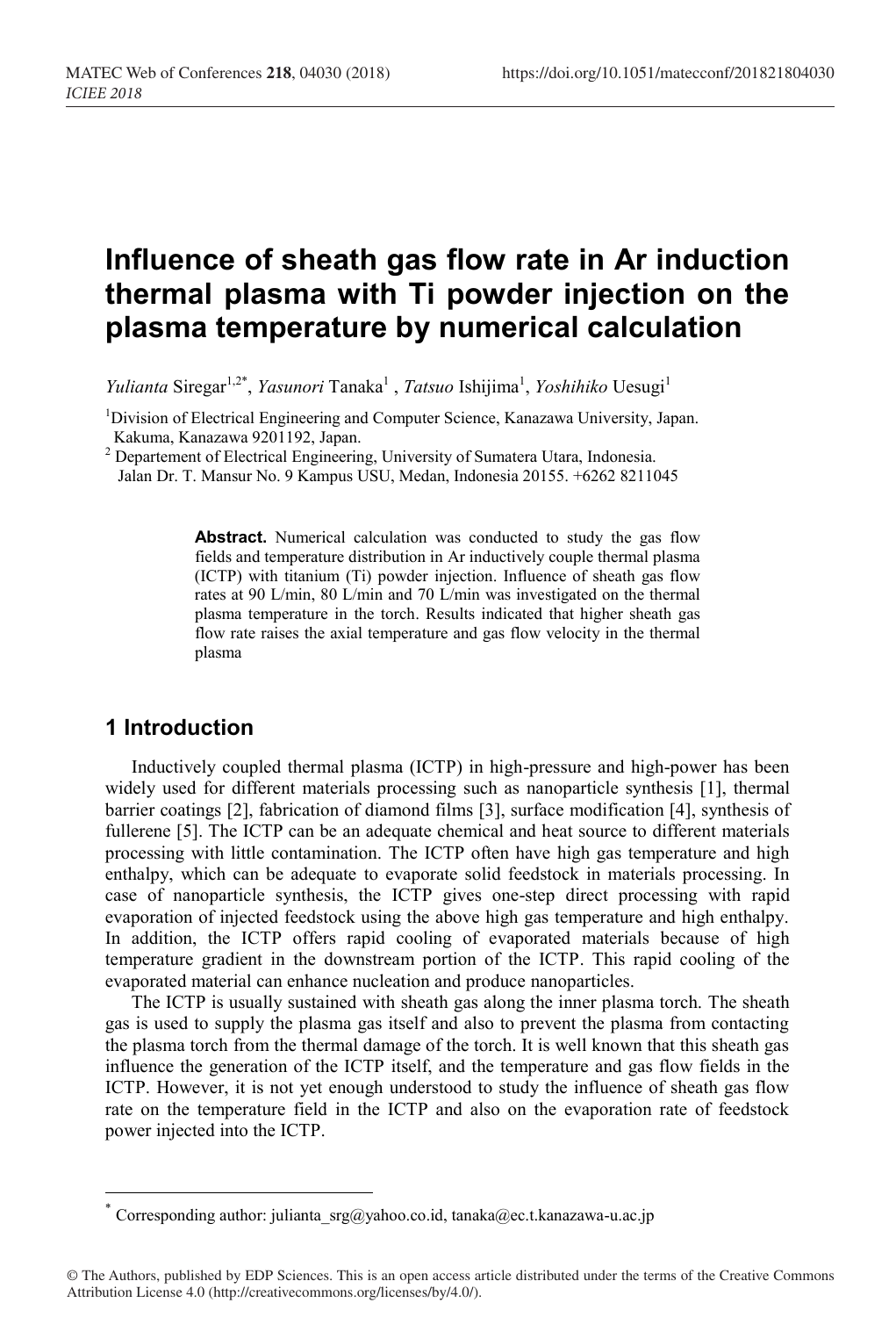In this report, the influence of sheath gas flow rate on thermal interactions between argon (Ar) ICTP and titanium (Ti) powder injection was studied using our previously



**Fig. 1**. Configuration of Ar/Ti ICTP torch

developed numerical calculation model [6,7]. Results indicated that higher gas flow rate in the sheath gas enhances evaporation of feedstock by increased thermal plasma temperature along the axis of the plasma torch.

# **2 Configuration of inductively coupled thermal plasma torch**

The configuration of the ICTP treated here is shown in Fig. 1. The plasma torch is composed of two coaxial quartz tubes with a length of 320 mm. The inner quartz tube has an internal radius of 35 mm. Around this tube, an 8 turn-coil is wounded with a radius of 58 mm. To this 8 turn-coil, rf current is supplied to produce electromagnetic field inside the tube. In the tube, the ICTP is sustained by electromagnetic field generated from the coil current. Argon is provided as a sheath gas flow along the inner quartz tube wall. The sheath gas is supplied with a swirl to avoid the plasma from contacting the inner quartz tube.

Titanium feedstock powder is assumed to be injected with Ar carrier gas through a water cooled pipe into the ICTP as shown in Fig.1. For numerical calculation of the temperature and gas flow fields in the ICTP with titanium feedstock powder, a twodimensional cylindrical r - z cross section of this plasma torch was set as a calculation space.

# **3 Modeling and calculation of ICTP**

#### **3.1 Assumptions**

We assumed the following conditions for the ICTP[7]: (i) Local thermodynamic equilibrium (LTE) is established in the ICTP. Thus, all the temperatures including electron temperature and heavy particle temperature are the same to one another. Boltzmann distribution is assumed to the excited state at that temperature. In addition, chemical equilibrium conditions were also set for all reactions. (ii) The optically thin assumption was adopted at wavelengths above 200 nm. (iii) Steady state, axis-symmetric and laminar flow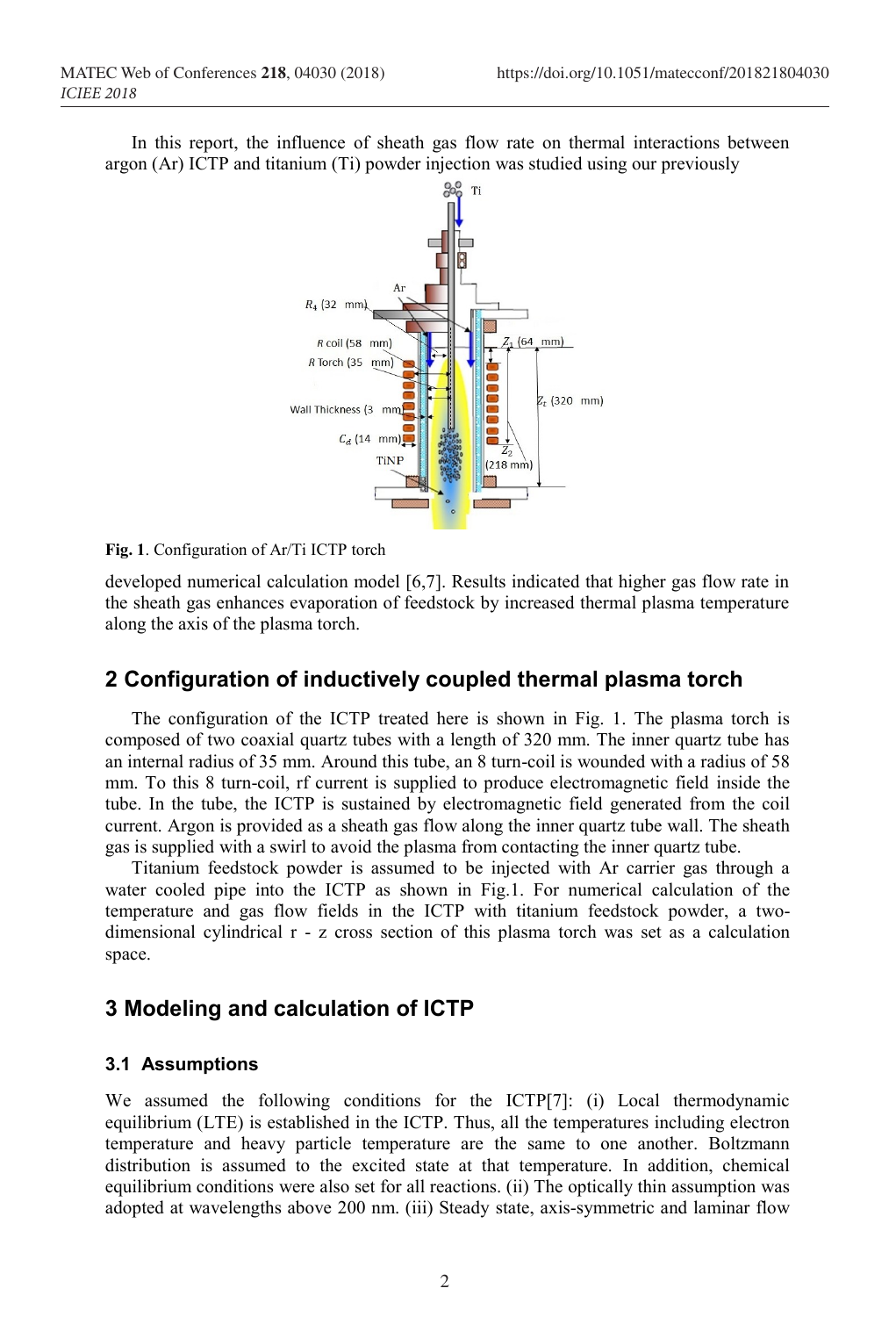were assumed with no viscous dissipation. (iv) The particle-particle interactions were not considered for injected particles. (v) The mean free path of plasma components was assumed to be much smaller than the particle radius. (v) The particle radius was assumed to be much higher than the mean free path of plasma components.(vi) In evaporation, particle always has spherical shape. (vii) The particles are heated uniformly from the around plasmas. Therefore, evaporation uniformly occurs at the particle surface. (viii) Influence of electronic charging on the particle were not considered. (ix) Rocket force was neglected.

| Parameter                     | Unit              | Value   |
|-------------------------------|-------------------|---------|
| Injection load                | g/min             | 0.5     |
| Mass density                  | kg/m <sup>3</sup> | 4506    |
| Melting temperature           | K                 | 1953    |
| Boiling temperature           | K                 | 3535    |
| Latent heat for melting       | J/kg              | 391000  |
| Latent heat for evaporation   | J/kg              | 8294000 |
| Specific heat of solid        | J/(kg.K)          | 528     |
| Specific heat of liquid       | J/(kg.K)          | 700     |
| Thermal conductivity          | W/(m.K)           | 14      |
| Emissivity of particle source |                   | 0.4     |

**Table 1.** Titanium powder of thermodynamic properties

#### **3.2 Numerical calculation condition**

In this calculation, the operating frequency for the rf coil current was fixed at 450kHz. The pressure condition was set at 300 Torr (=40 kPa) inside the plasma torch. The input power was set at 40 kW. Sheath gas flow rate was set to three values of 90 L/min, 80L/min, and 70 L/min. To this ICTP, titanium feedstock powder is injected through a water-cooled pipe inserted on the torch axis from the plasma torch head. The injected titanium feedstock powder has a mean diameter of 2  $\mu$ m and a deviation of 0.5  $\mu$ m. In the calculation, 35 trajectories for feedstock particles with 7 different diameters with 5 different initial positions were assumed to be injected. The titanium feedstock feed rate was set to 0.5 g/min. In addition, transport properties and thermodynamic of argon and titanium vapor were in advance calculated as a function of temperature. For solid and liquid thermal properties of feedstock, the values were used in the literatures as indicated in Tab.1.

# **4 Calculation results**

#### **4.1 The temperature distribution of the ICTP**

Figure 2(a), (b) and (c) show the temperature distribution of the ICTP with an sheath gas flow rate of 90 L/min, 80 L/min and 70 L/min, respectively. In case of Fig.2(a) with a sheath gas rate of 90 L/min, the ICTP has high temperature area about 11000 K in wide region around radial positions of 10 mm  $\lt r \lt 30$  mm and axial positions  $140 \lt z \lt 235$  mm. In this high temperature area, the rf eddy current flows inside the ICTP to heat it. At a sheath gas flow rate of 80 L/min as shown in Fig.2(b), the high temperature area at temperatures above 11000 K becomes smaller around radial positions of 9 mm  $\lt r \lt 29$  mm and axial positions of 135 mm  $\leq$  z  $\leq$  225 mm than that in Fig.2(a). Furthermore, lower sheath gas flow rate at 70 L/min case as indicated in Fig.2(c) presents a further smaller high temperature area at temperatures above  $11000$  K around radial positions of  $15$ mm < $r$  <  $28$ mm and axial positions of 130 mm  $\leq z \leq 220$  mm. This means that the high temperature area is shifted to upstream with decreasing sheath gas flow rate. This is due to reduced gas flow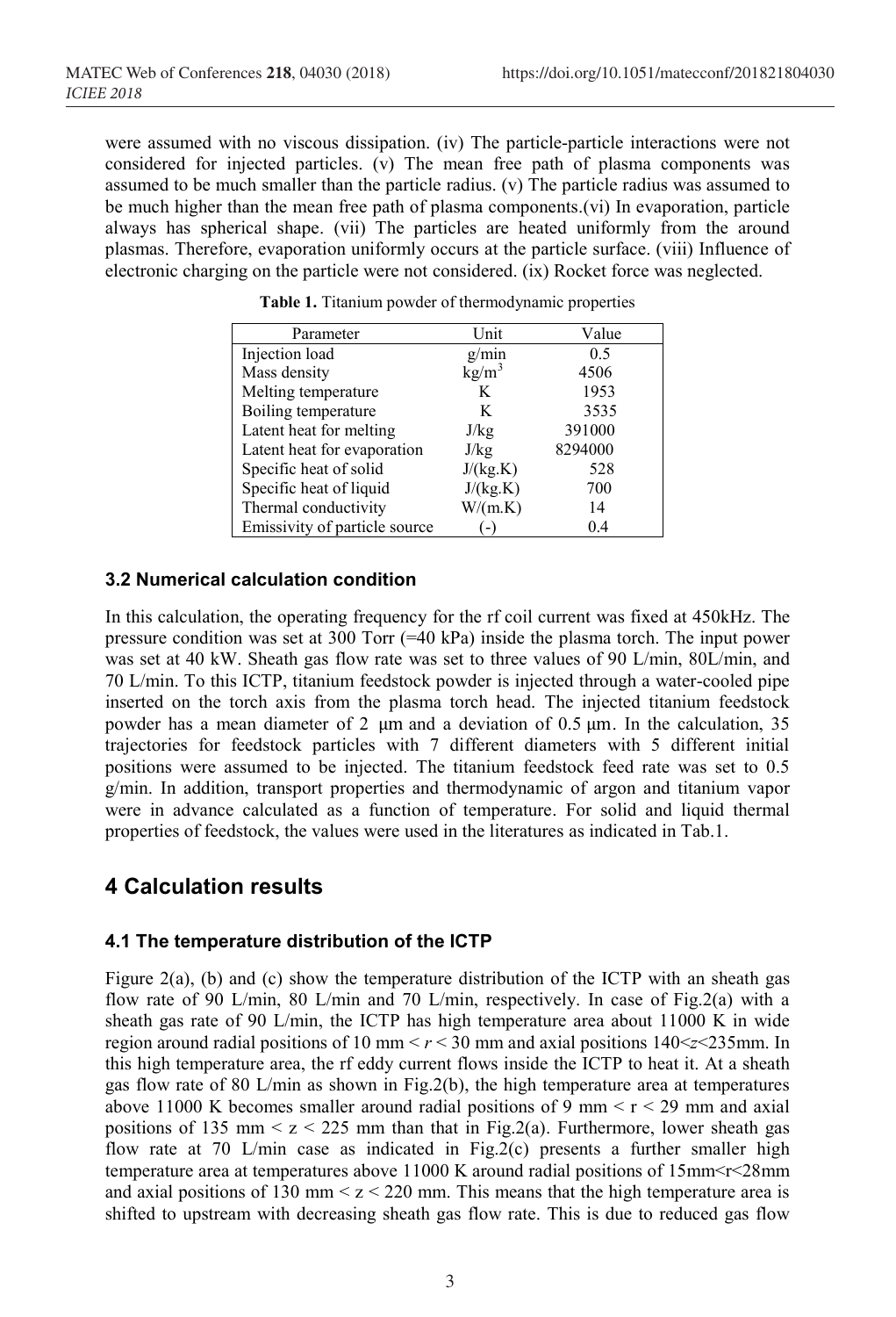convection transport by decreasing gas flow rate. In addition, the high temperature area is shrunk in axial direction with decreasing gas flow rate. These features can be seen for midtemperature area of 6000-6500 K.

On the axis of the torch, the temperature is higher at higher gas flow rate of 90L/min than at lower gas flow rate of 70 L/min. This may be because at higher gas flow rate of 90 L/min, the high temperature area is present near the center axis by strong gas flow around the torch wall. That stronger gas flow make the high temperature plasma present near the axis. This higher temperature around the axis is related to the evaporation rate of feedstock as described later.



**Fig. 2.** The temperature distribution of Ar and Ti powder injection with sheath gas flow rate at 90L/min, 80 L/min, 70 L/min.

#### **4.2 Titanium feedstock particle evaporation**

In this temperature fields of the ICTP, titanium feedstock particles were assumed to be injected. Figure 3 indicates variation in diameters of 15 particles with 5 different initial diameters injected from 3 different initial positions into the sheath gas as a function of axial position. Figure 3(a) and 3(b) corresponds to the results for sheath gas flow rates of 90L/min and 70 L/min, respectively.



**Fig. 3.** Diameter variation of titanium particles injected for 35 kinds with 5 different initial positions and different 7 initial diameters as a function of axial position in argon ICTPs with sheath gas flow rate at 90 L/min (a) and 70 L/min (b).

The diameters do not change at axial position from 0 to 200 nm because all the particles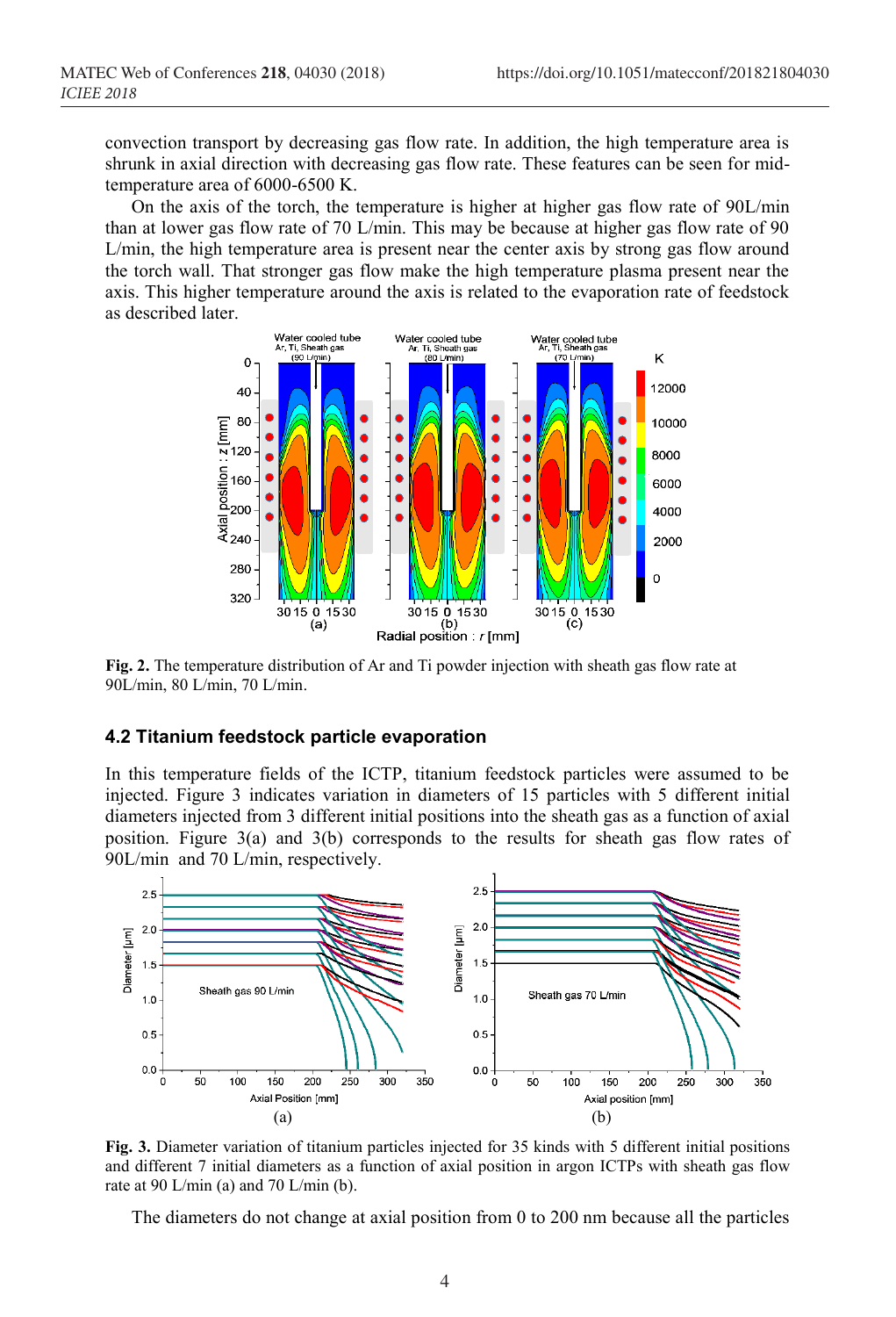injected are present inside the water-cooled pipe. From axial position of 200 mm, the particles start flying into the ICTP, and then they are heated by the ICTP. After some fly to be heated, the Ti particles have the diameter decreased because of its evaporation. In this calculation, the particles with initial diameter of  $1.5 \mu m$  are strongly heated from the ICTP, and then the particle diameter decreases to  $0.01 \mu m$ . As shown in Fig.3(a) and (b), higher sheath gas flow rate of 90 L/min involves rapid decrease in diameter than 70 L/min. This is attributed to the higher temperature along the torch axis as indicated in the previous section. This evaporation of the feedstock particles produces titanium vapor to the ICTP, which can change the properties of the Ar ICTP.

#### **4.3 Mass fraction of titanium vapor**

Influence of sheath gas flow rate on titanium vapor creation in the ICTP can be seen in Fig. 4. As shown in this figure, the mass fraction of titanium (Ti) vapor is distributed from the tip of the water-cooled pipe.



**Fig. 4.** Mass fraction of Ar and Ti powder injection with sheath gas flow rate at 90 L/min, 80 L/min, 70 L/min



**Fig. 5.** Streamline of Ar and Ti powder injection with sheath gas flow rate at 90 L/min, 80 L/min, 70L/min